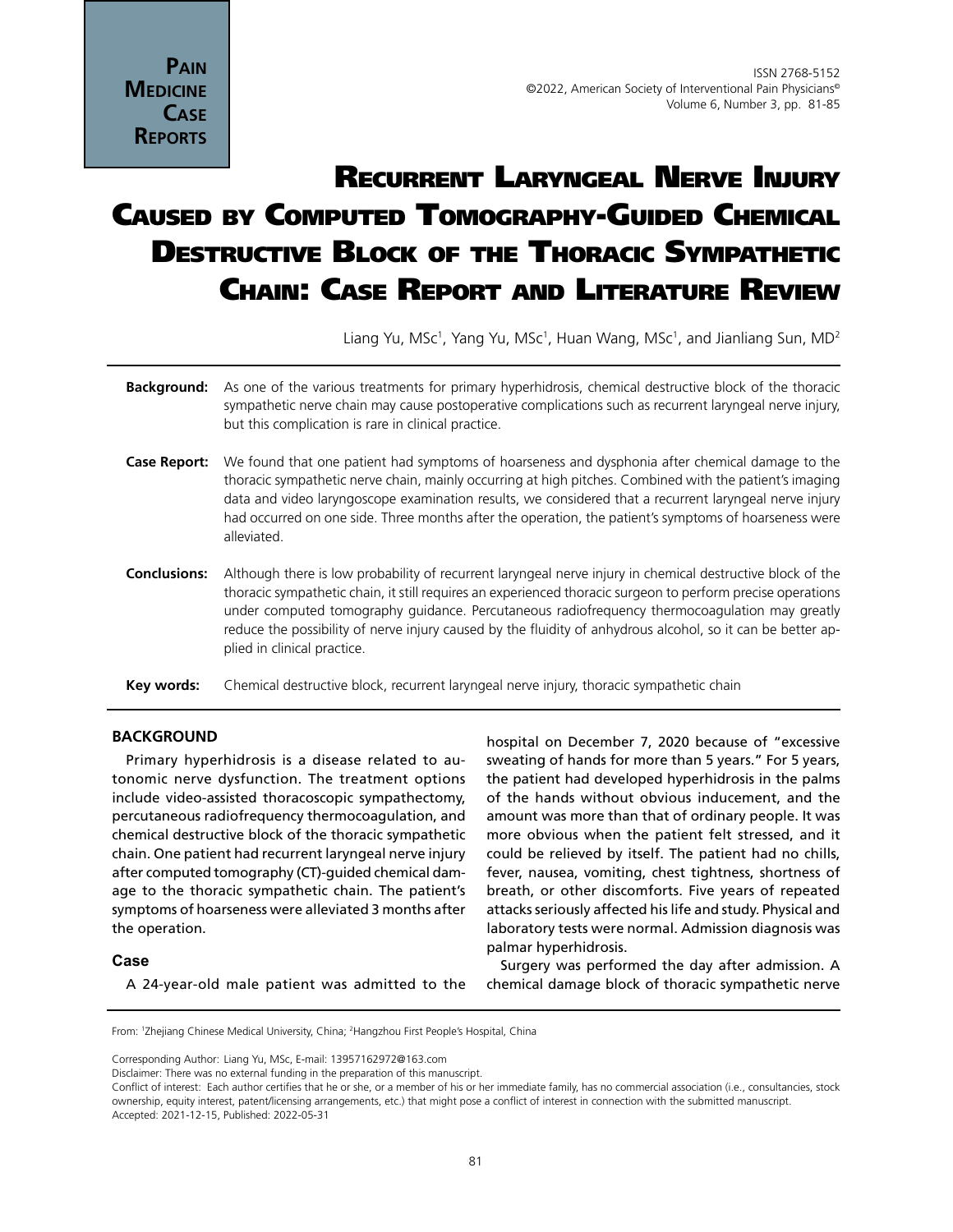chain was performed under local infiltration anesthesia. After entering the room, the patient's vein was routinely opened. The patient was placed in the prone position, the T4 vertebral body was positioned by CT, and the puncture point was 3 to 4 cm on both sides of the median line. After skin preparation and draping were completed, the operator slowly inserted the needle from the puncture point under CT monitoring after local anesthesia, and the process was smooth. CT showed that the needle tip was located on the outer edge of the vertebral body and above the small head of the rib, so we considered the position was right (Fig. 1, Fig. 2). The operator injected one mL of air on each side first and then injected 0.2 mL of iohexol + 0.8 mL of 2% lidocaine for air-composite liquid contrast imaging. The injection resistance was moderate. CT imaging again showed that the needle tip position was accurate and the contrast agent was well distributed; the drug solution was distributed outside the parietal pleura and extended upward and downward around the intercostal space, the small head of the ribs, and the anterolateral margin of the corresponding vertebral body. After 5 minutes, the patient felt warm in both hands, affirming the position was accurate, and then he was given a one-mL injection of 95% anhydrous alcohol. After the treatment, the patient felt obvious warmth in both hands without bruising or paleness, indicating that the

treatment was effective. Then the operator removed the puncture needle, applied a sterilized dressing to cover the puncture point, and turned the patient over to make him lie down. The patient was observed for 10 minutes and was returned to the ward on a flat car since he was not uncomfortable. On the first day after the operation, the perspiration of both palms was significantly improved, and his vital signs were stable without other discomfort. The patient was discharged on the third day after surgery.

On the third day after being discharged from the hospital, the patient showed symptoms of hoarseness and speech weakness, especially at high pitches, without dyspnea or other symptoms. Three months after the operation, the symptoms of the patient's weak articulation were relieved, but the patient still felt uncomfortable when he spoke. Combined with the patient's symptoms, postoperative CT imaging report (Fig. 3), and video laryngoscopy (Fig. 4), it was considered that the thoracic sympathetic chain block operation damaged the left recurrent laryngeal nerve and caused paralysis of the left vocal cord.

### **DISCUSSION**

Primary hyperhidrosis (PH) refers to the excessive secretion of sweat glands in the hands that causes sweating and is not affected by external temperature. The



Fig. 1. Computed tomography (CT) examination of the patient's T4 plane during the operation.



Fig. 2. Computed tomography (CT) examination of the patient's T4 plane during the operation.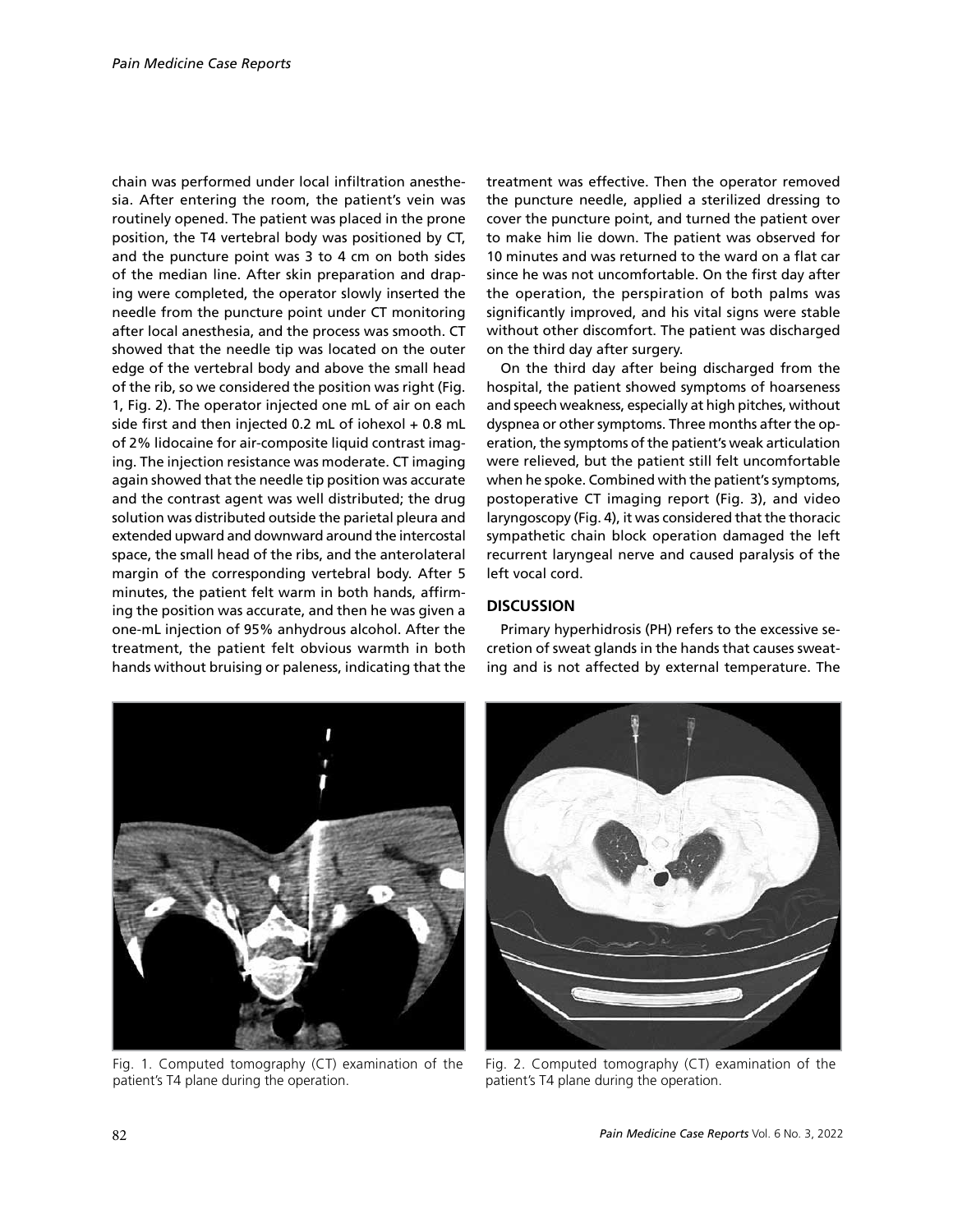pathogenesis is complicated and it is currently believed to be related to autonomic nervous dysfunction. The incidence rate in the population is about 0.5% to 3.0% (1). It usually occurs in children and adolescents, and has obvious family genetic tendencies. The symptoms tend to be obvious at the ages of 20 to 30. The disease does not affect health, but it often affects the patient's life, learning, and mental health due to excessive sweating of the hands, so active treatment should be chosen (2).

Throughout the treatment of hand hidrosis, thoracotomy was often required in the past. Since the 1940s, when Hughes et al (3) first performed thoracoscopic sympathectomy for the treatment of hand hidrosis, this procedure has been widely used in the treatment of hand hidrosis. This operation mainly blocks the conduction of sympathetic nerve excitation by blocking the T2, T3, and T4 ganglia, so as to achieve the purpose of treatment (4). Although compared with traditional thoracotomy, the introduction of endoscopic thoracic sympathectomy (ETS) surgery greatly reduces surgical trauma, but there is still the possibility of many complications such as pleural effusion, subcutaneous emphysema, bleeding, and Horner's syndrome. Compensated hyperhidrosis is also a common postoperative complication and this conundrum continues to perplex both surgeons and patients (5).

Percutaneous radiofrequency thermocoagulation is also a common method for the treatment of palmar hyperhidrosis. This method uses the thoracic dorsal percutaneous puncture approach to locate the sympathetic ganglia of the corresponding intervertebral vertebrae. The temperature is 90°C and the duration is 180 seconds. During the operation, we should observe the corresponding skin temperature and heart rate to check whether the treatment is effective. Garcia et al (6) believe that although the cure rate of radiofrequency thermocoagulation is lower than that of thoracoscopic sympathectomy, it is more cost-effective and has relatively fewer complications. In particular, the probability of postoperative compensatory hyperhidrosis is much lower than that of thoracoscopic sympathectomy, and they believe that radiofrequency thermocoagulation can be used as a safe, effective, economical, and reliable treatment for primary hyperhidrosis. It can be used as the first choice for patients with compensatory hyperhidrosis after thoracoscopic surgery.

This patient was treated with CT-guided anhydrous alcohol chemical block of the thoracic sympathetic nerve chain. The method is to perform a sympathetic



Fig. 3. Postoperative CT examination of the patient. Contrast agent flowed to the area of the left recurrent laryngeal nerve, indicating that the left recurrent laryngeal nerve was damaged.



Fig. 4. Postoperative video laryngoscopy showed paralysis of the left vocal cord.

ganglion block through the skin under CT guidance, and inject anhydrous alcohol into the sympathetic ganglia to make it coagulated and deactivated, so as to achieve the purpose of treatment. This method is not operated under direct vision and the positioning is not accurate each time. Bleeding, pneumothorax, etc. may occur, so it requires a skilled thoracic surgeon to perform it, and is not suitable for general use. At present, this method is mostly used for patients who relapse after endoscopic thoracic sympathectomy or who cannot be operated on due to severe adhesion of the pleura (7).

The most common symptoms of unilateral recurrent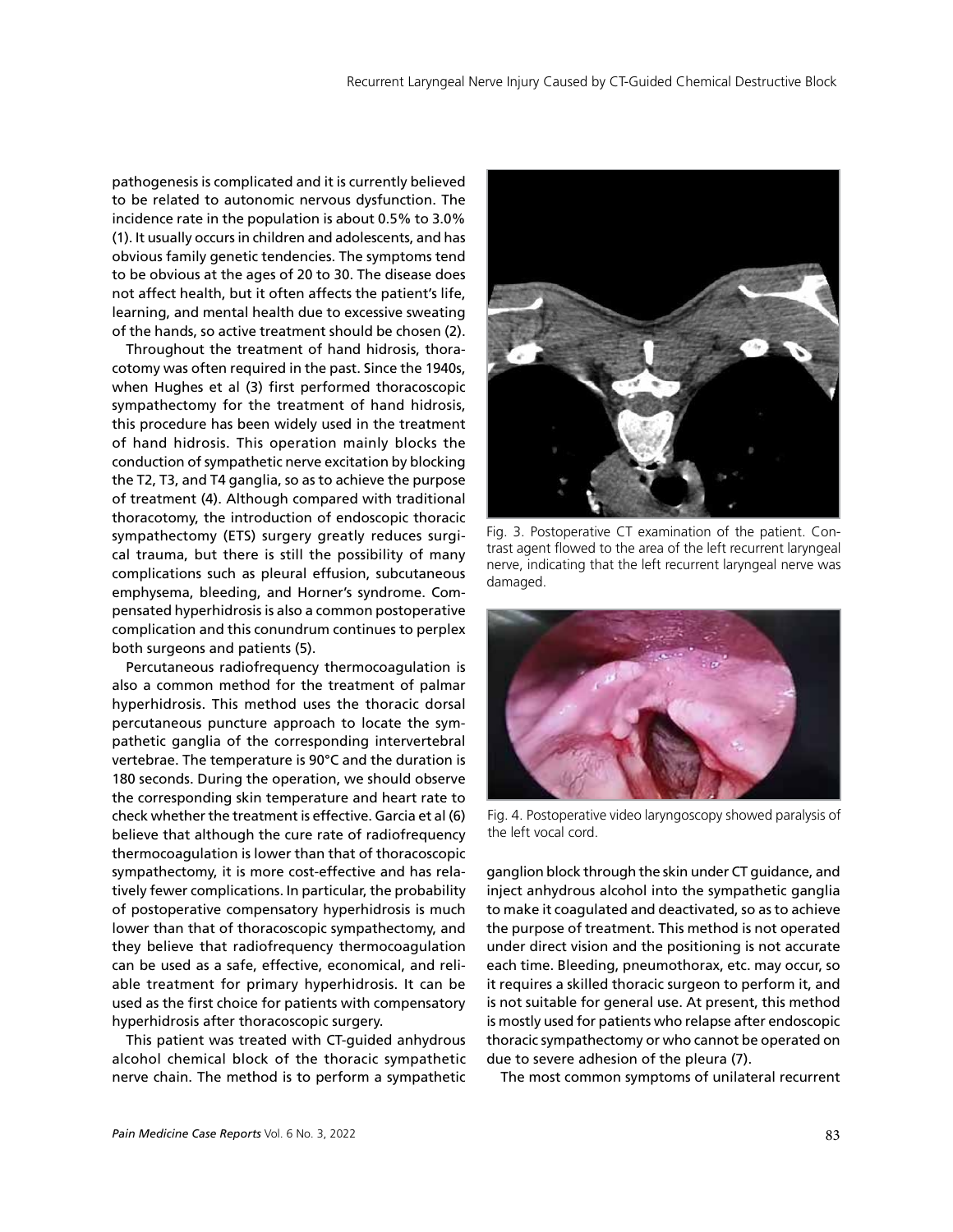laryngeal nerve injury are hoarseness and weak vocalization, which can cause paralysis of the abductor and adductor muscles on one side. However, because the superior laryngeal nerve is still normal, the cricothyroid muscle can still maintain the function of abduction and adduction. The vocalization can often be improved after the function is compensated for by the contralateral vocal cords. The vagus nerve sends out the recurrent laryngeal nerve after entering the thoracic cavity. The left recurrent laryngeal nerve starts in front of the aortic arch, and after branching out from the vagus nerve, it closely adheres to the outer edge of the arterial ligament, bypasses the lower part of the aortic arch, runs along the trachea and esophagus groove, and enters the larynx behind the cricothyroid joint. The anterior branch is distributed in the adductor muscle, and the posterior branch is distributed in the abductor muscle. The right recurrent laryngeal nerve generally runs in front of the right subclavian artery and descends from the right vagus nerve. It circulates around the anterior and inferior part of this artery and then turns upwards. It travels upwards along the groove between the upper respiratory tract and the esophagus, and enters the larynx after reaching the cricothyroid joint. Consider that on the one hand, the left recurrent laryngeal nerve on the T4 plane is anatomically close to the puncture and the anhydrous alcohol injection site; on the other hand, coupled with the fluidity and permeability of the injected drug solution, the target area is enlarged or shifted, resulting in hoarseness and speech weakness in the patient due to the injury of one side of the recurrent laryngeal nerve. The CT results after the operation showed that the left recurrent laryngeal nerve area was highlighted, and the contrast agent had been distributed around the left recurrent laryngeal nerve; this provided further evidence that the dehydrated alcohol chemically damaged the recurrent laryngeal nerve at the puncture plane, leading to the corresponding symptoms of the patient.

In addition to considering the fluidity of the liquid medicine, the fact that this operation is not conducted under direct vision may also be an important reason

for the patient's complication. Although the CT-guided puncture operation can be accurate to the millimeter level, which greatly improves the puncture accuracy, the random tool ruler of CT can only help provide specific puncture points, puncture depths, and angles. In actual operation, the operator still needs to rely on experience and the parameters provided to pierce. During the process of puncture, several scans are needed to correct the direction and depth of the puncture needle. This not only increases the number of attempts, which increases the patient's tissue damage, but also increases the patient's radiation exposure, prolongs the operation time of puncture, and also increases the possibility of nerve damage caused by the liquid.

When recurrent laryngeal nerve injury occurs, the duration of postoperative follow-up is determined by the intensity of the symptoms and the results of the physical examination. If the voice is easily fatigued and the patient has symptoms, he will be sent to a speech therapist. In addition, some patients are also sent to ENT doctors who specialize in the treatment of voice disorders (speech pathologist, phoniatrician, specialist in phoniatrics). If the paralysis/paralysis lasts more than one year, and if the patient still has symptoms, surgical treatment will be provided (cord medialization or resection of an arytenoid cartilage) (8). This patient's postoperative follow-up included video laryngoscopy once a month to observe whether the patient's hoarseness had improved. At present, the patient's hoarseness has improved greatly.

# **CONCLUSIONS**

This article is only a single case report. Due to the low incidence of recurrent laryngeal nerve injury after surgery, it is necessary to expand the sample for long-term observation in the future. In addition to the operation of skilled and experienced operators, other methods such as percutaneous radiofrequency thermocoagulation may greatly reduce the possibility of nerve damage caused by the fluidity of absolute alcohol and thereby achieve the purpose of reducing the occurrence of this complication.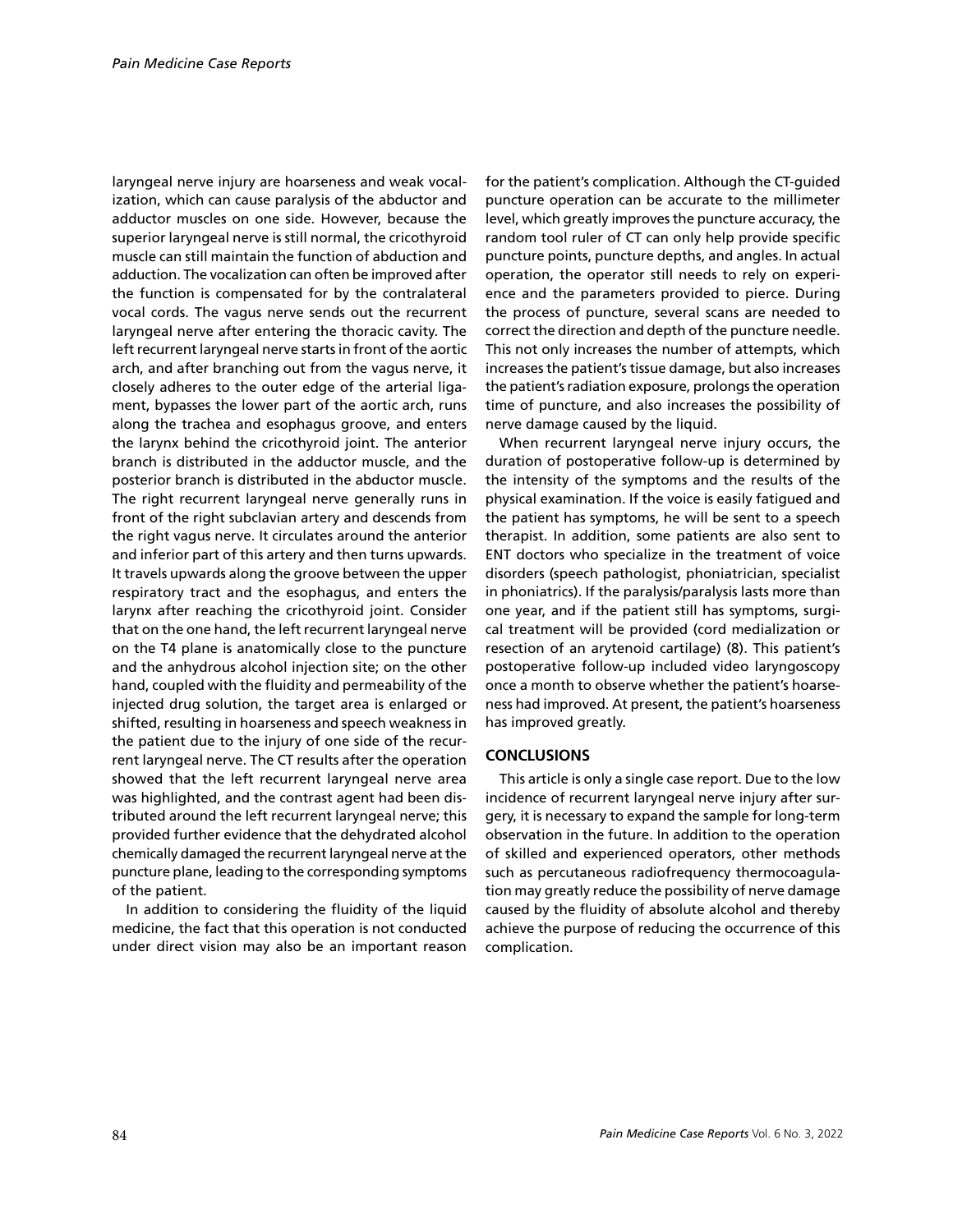#### **REFERENCES**

- 1. Strutton DR, Kowalski JW. US prevalence of hyperhidrosis and impact on individuals with axillary hyperhidrosis: Results from a national survey. *J Am Acad Dermatol* 2004; 51:241-248.
- 2. Tu Y-R, Li X, Lin M. Epidemiological survey of primary palmar hyperhidrosis in adolescent in Fuzhou of People's Republic of China. *Eur J Cardiothorac Surg* 2007; 31:737-739.
- 3. Hughes J. Endothoracic sympathectomy. *J R Soc Med* 1942; 35:585-586.
- 4. O'Riordain DS, Maher M, Waldron DJ, O'Donovan B, Brady MP. Limiting the anatomic extent of upper thoracic sympathectomy for primary palmar hyperhidrosis. *Surg Gynecol Obstet* 1993; 176:151-154.
- 5. Tamer Y, Mosaad S. Unilateral sequential endoscopic thoracic sympathectomy for palmar hyperhidrosis: A proposed technique to

overcome compensatory hyperhidrosis and improve plantar hyperhidrosis. *J Laparoendosc Adv Surg Tech* A 2015; 25:370-374.

- 6. Franco CEG, Perez-Cajaraville J, Guillen-Grima F. Prospective study of percutaneous radiofrequency sympathicolysis in severe hyperhidrosis and facial blushing: Efficacy and safety findings. *Eur J Cardiothorac Surg* 2011; 40:e146-e151.
- 7. Kungshing L, Chihlin C, Chihlung L. Percutaneous CT-guided chemical thoracic sympathectomy for patients with palmar hyperhidrosis after transthoracic endoscopic sympathectomy. *Surg Neurol* 2004; 62:501-505.
- 8. Gaëtan-Romain J, Valentine G, Nicolas D. Recurrent laryngeal nerve injury after thyroid and parathyroid surgery: Incidence and postoperative evolution assessment. *Medicine* 2017; 96:e6674- 6674.